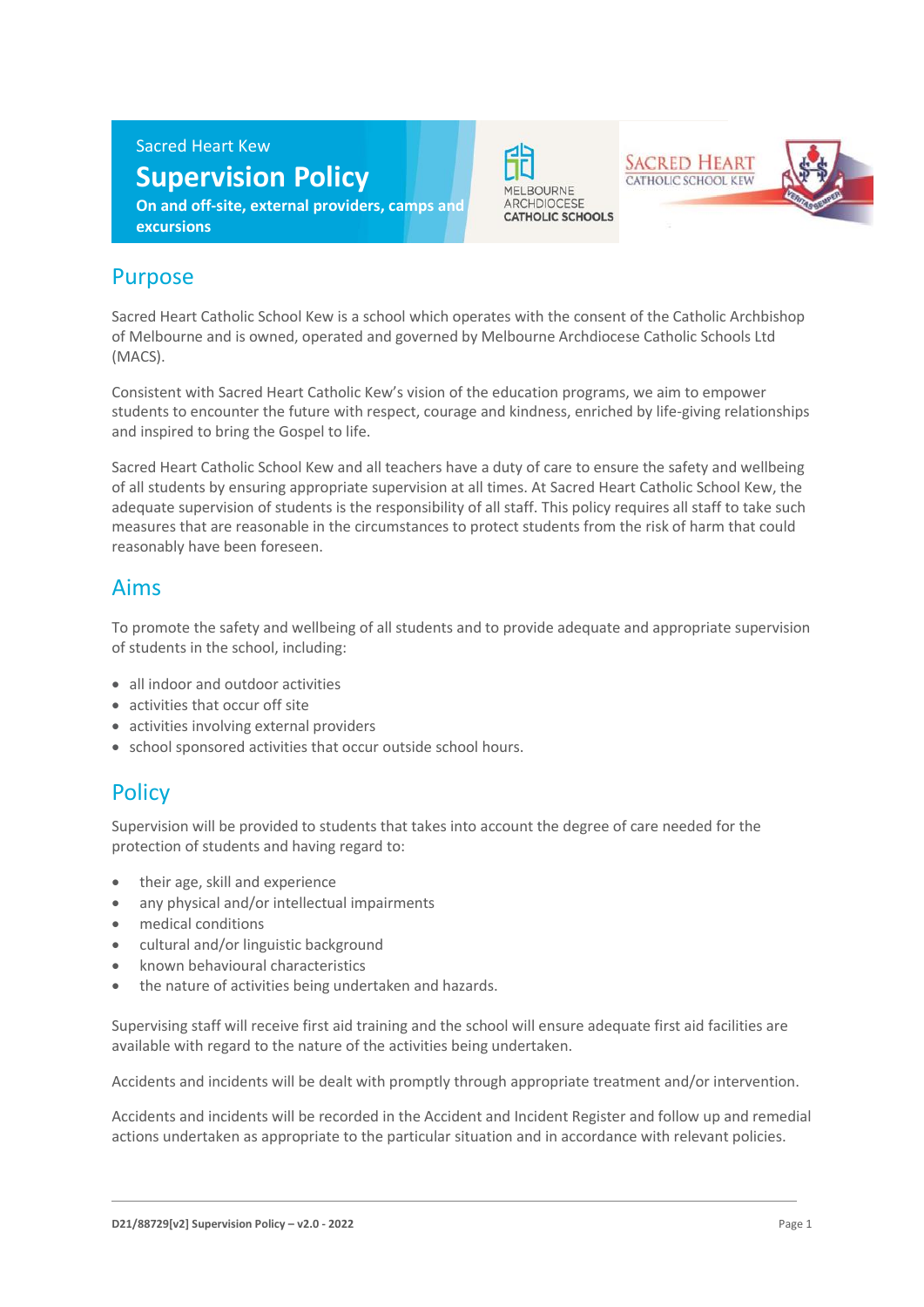# Indoor and outdoor activities on school site

The following requirements will be followed in regard to indoor and outdoor activities on the school site:

- Teachers are responsible for supervising the students in their class at all times while they are in charge of their class.
- Students will be supervised in all activities that are undertaken as part of the classroom routine, as well as for activities that are not part of the regular routine.
- Adequate age appropriate supervision in class, including consideration of the nature activities being undertaken to ensure proper use of plant and equipment, proper handling of any hazardous substances and use of relevant protective equipment
- If teachers need to leave their class for any reason, they must ensure that their class is being supervised by another authorised teacher.
- School officers, trainee teachers or visiting teachers are not authorised to be responsible for a class in the absence of a designated class teacher.
- Teachers must exercise due diligence in designing activities that take safety and care into consideration for all students with even greater care for younger students or students at risk.
- Trainee teachers, school officers, parent/guardian/carer helpers and visiting teachers may work with one or more students in small group work, but only under the supervision and direction of the classroom teacher.
- Classroom rules are designed at the start of each year to highlight expectations, set appropriate boundaries and assist the smooth conduct of the class.

#### Yard duty

A yard duty roster showing designated areas is used for supervision of the school yard before school, during school breaks and after school. All teachers/staff are given an updated copy of the daily yard duty roster and can also access this document from the staffroom, school office and Google Drive. Staff members undertaking yard duty supervision are required to wear a hi vis yard duty vest and carry a medical bum bag whilst on duty at all times.

Teachers are to be visible and active during yard duty. Teachers are to remain on duty in the designated area until they are replaced by the next teacher. Teachers are to identify potential risks and take appropriate measures to mitigate against those risks when on yard duty.

#### Off-site activities including camps, excursions and local functions

The following requirements will be followed in regard to off-site activities including camps, excursions and local functions:

- For each offsite activity, there is a designated teacher-in charge.
- All teachers and assistants must refer to the teacher-in-charge for decision-making, changes in direction or programs, or issues of concern.
- All teachers are responsible for all of the students in the activity.
- Helpers in the activity are there to support teachers, but are not authorised to make decisions for the group.
- Teachers must exercise due diligence in designing activities that take safety and care into consideration for all students, with even greater care for younger students.
- Teachers need to use a method of accounting for all students at any given point during the activity.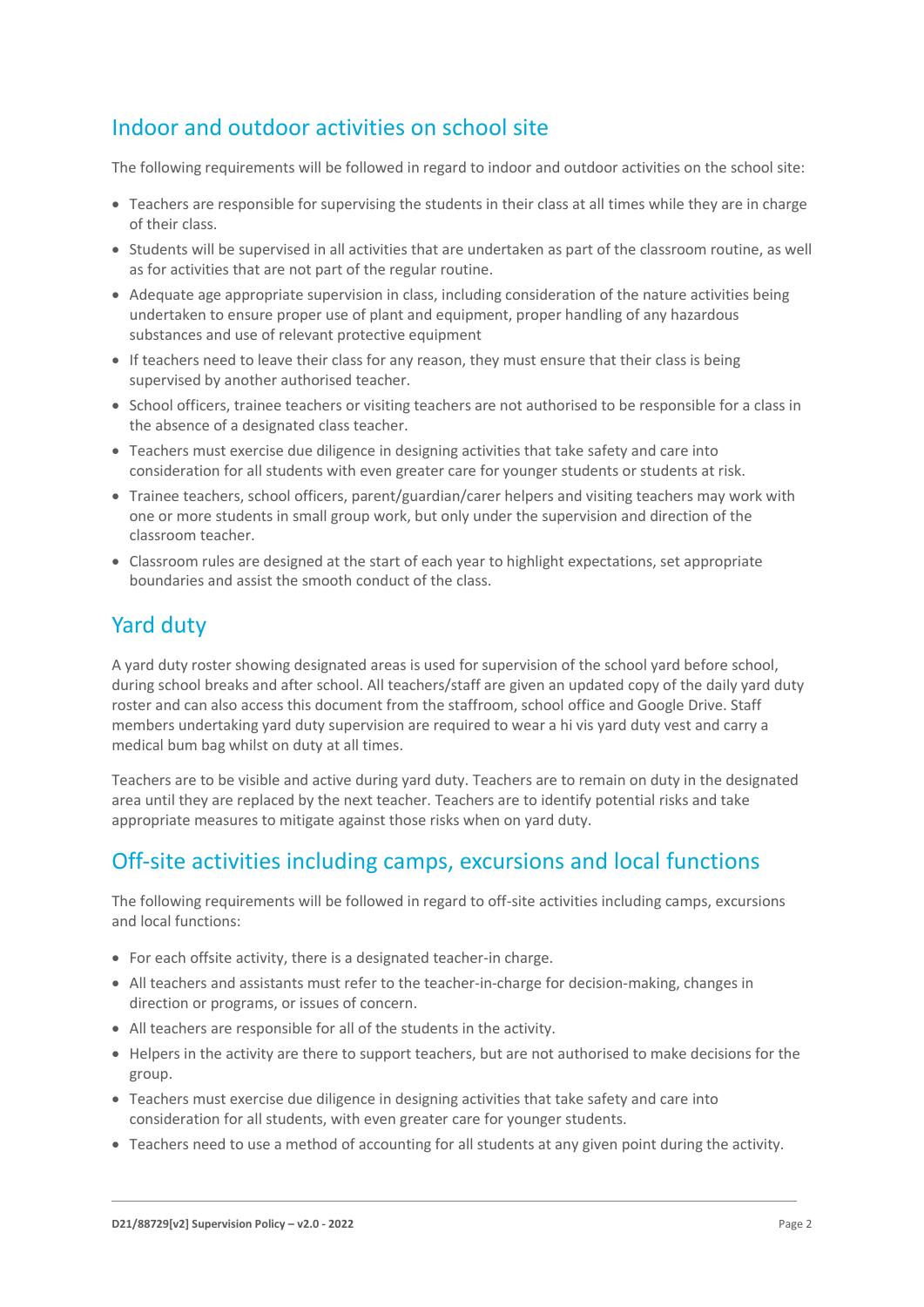- If students need to use public toilets, they should be accompanied to the toilet block by an adult so as to monitor their safety at all times.
- A record of the activity, excursion or camp will be completed by the Teacher-in-charge of the activity, and given to the principal, for approval, prior to the activity. This includes a risk assessment for the activity proposed.
- Any accompanying or assisting non-teaching adult is required to have a current Working with Children Check (WWCC).

# Activities involving external providers – on site or off-site

The following requirements will be followed in regard to activities involving external providers, either on the school site or off-site:

- The school is responsible for students at all times, and this responsibility cannot be delegated to others.
- The classroom teacher, or teacher in charge of the group is responsible for the group at all times.
- When an external provider is involved in working with a class or group of students a teacher will be present throughout the activity. E.g. swimming, camp activities, guest speaker on site.
- External providers are required to sign in at the school office, and wear a Visitor's Identification Card.
- External Providers must have a WWCC. The WWCC Number must be recorded by the teacher organising the activity.
- A record of the activity, excursion or camp will be completed by the teacher-in-charge of the activity, and given to the principal, for approval, prior to the activity.
- If external providers are working with students one-to-one, they will be within the supervision and line of sight of other teachers in the school, e.g. music lessons, NDIS providers.
- If external providers, such as psychologists are providing one-to-one testing, the schedule is monitored by office staff or a school leader.

# Before and after school supervision

The school yard will be unlocked and supervised for Sacred Heart Catholic School Kew before the start of school (from 8.30am) and after the end of school classes (until 3.35pm). Students who remain in the school grounds after this time will be taken the school office to await collection by their parents. If the parents do not come to collect their children by 3.35pm, a phone call will be made to the parents or the emergency contact if the parents cannot be contacted.

The school is committed to ensuring student safety however parental/guardian/carer co-operation is essential to managing safety issues immediately before and immediately after school.

As applicable, school activities (such as sport or band practice) arranged before or after school, will have appropriate supervision in place for attending students depending on the time and location of the activity.

Parents/guardians/carers will be informed of the school's supervision arrangements and made aware that students who attend school outside established supervision times may not be supervised and may not receive the care that is normal during the school day.

This policy will be implemented in conjunction with related policies. All supervising staff, including parttime teachers, replacement teachers and casual relief teachers are required to familiarise themselves with policies relating to the supervision of students.

Any queries or points of clarification should be referred to the Principal or the Deputy Principal.